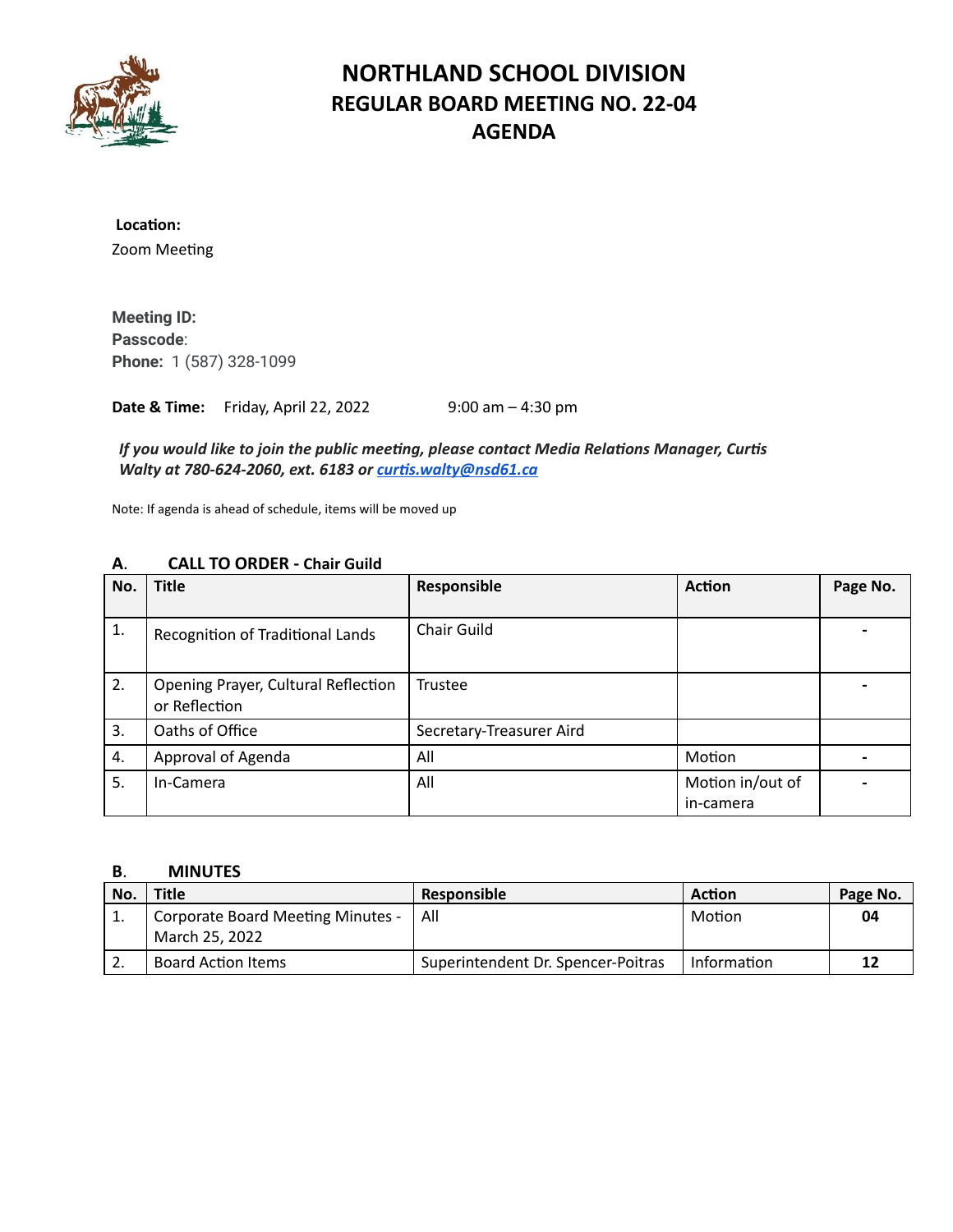

# **NORTHLAND SCHOOL DIVISION REGULAR BOARD MEETING NO. 22-04 AGENDA**

### **C. CONSENT AGENDA (Motion to approve)**

| No. | <b>Title</b>                                                                                                    | Responsible                        | <b>Action</b> | Page No. |
|-----|-----------------------------------------------------------------------------------------------------------------|------------------------------------|---------------|----------|
| 1.  | <b>Board Chair Report</b>                                                                                       | <b>Board Chair Guild</b>           | Information   | 15       |
| 2.  | Superintendent Report                                                                                           | Superintendent Dr. Spencer-Poitras | Information   | 16       |
| 3.  | Committee and/or Board<br>Representative Reports                                                                | <b>Trustees</b>                    | Information   |          |
| 4.  | <b>Trustee Activity</b><br><b>Reports/Association Reports</b><br>Aimee McCamon, Trustee<br>$\bullet$<br>Ward 10 | <b>Trustees</b>                    | Information   | 18       |

### **D. ACTION ITEMS**

| No. | <b>Title</b>                                                                                  | Responsible                                                               | <b>Action</b> | Page No. |
|-----|-----------------------------------------------------------------------------------------------|---------------------------------------------------------------------------|---------------|----------|
| 1.  | Monthly Financial Report                                                                      | Secretary-Treasurer Aird                                                  | Information   | 19       |
| 2.  | Student Engagement, Attendance<br>& Completion Report                                         | M. Owens, Director of Student<br>Engagement, Attendance and<br>Completion | Information   | 21       |
| 3.  | Monthly Enrolment Report                                                                      | M. Marran, Associate Superintendent<br>of Human Resources                 | Information   | 26       |
| 4.  | Policy 6 - Role of the Board Vice<br>Chair                                                    | Superintendent Dr. Nancy<br>Spencer-Poitras                               | Motion        | 28       |
| 5.  | Policy 7- Appendix C Trustee<br><b>Expense and Corporate Credit</b><br><b>Card Guidelines</b> | Superintendent Dr. Nancy<br>Spencer-Poitras                               | Motion        | 30       |
| 6.  | Policy 7 Appendix D - Rules of<br>Order                                                       | Superintendent Dr. Nancy<br>Spencer-Poitras                               | Motion        | 40       |
| 7.  | Policy 17 - Student Transportation                                                            | Superintendent Dr. Nancy<br>Spencer-Poitras                               | Motion        | 47       |
| 8.  | <b>Tri-Annual Report</b>                                                                      | Superintendent Dr. Nancy<br>Spencer-Poitras                               | Information   | 50       |
| 9.  | <b>ASBA Edwin Parr Nomination</b>                                                             | Superintendent Dr. Nancy<br>Spencer-Poitras                               | Information   | 51       |
| 10. | Budget 2022-2023 Principles and<br>Assumptions                                                | Secretary-Treasurer Aird                                                  | Information   | 52       |
| 11. | Preliminary Revenue/Expense<br>Figures - Budget 2022                                          | Secretary-Treasurer Aird                                                  | Information   | 55       |
| 12. | <b>ASBA Budget and Bylaws Bulletin</b>                                                        | Chair R. Guild                                                            | Motion        | 58       |